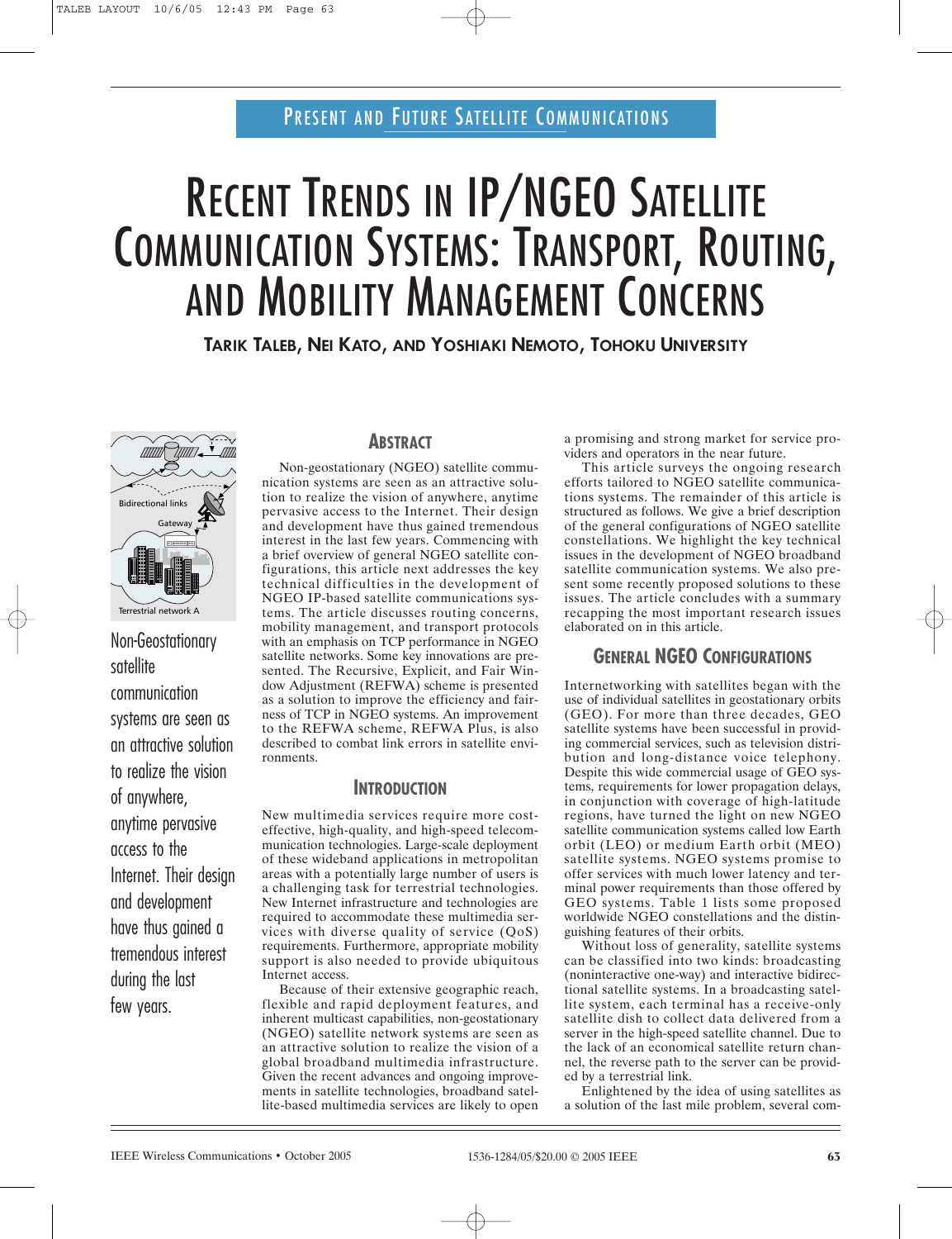Current terrestrial Internet routing protocols rely on exchanging topology information upon a change or set-up of a connection, that is, in a connection-oriented manner. Applying such schemes to the rapidly and regularly changing NGEO satellite network topologies incurs substantial overhead.



n **Figure 1.** *An example of an interactive bidirectional NGEO satellite system with OBP and ISLs.*

panies have worked on developing return channel technologies for bidirectional interactive satellite systems. These advancements in satellite technologies have been further encouraged by the massive deployment of cost-effective very small aperture terminals (VSATs) and ultra small aperture terminals (USATs). In these systems, terminals are interactive. They are able to directly transmit data up to the satellite and receive data from the satellite.

Most proposed NGEO satellite systems are interactive bidirectional systems. Unlike bentpipe satellite systems, most of them acquire onboard processing (OBP) and intersatellite links (ISLs) (Table 1). It should be noted that although ISL and OBP technologies enable connectivity in space and make the satellite system flexible, they lead to frequent handover occurrences and, accordingly, complex routing issues, as discussed in the next section.

While NGEO satellite systems can play a major role in providing ubiquitous Internet access, they ought not perform as an isolated network. Instead, they should be integrated with existing terrestrial networks and function as a high-speed backbone network to support and/or back them up. Figure 1 depicts a typical NGEO satellite-terrestrial hybrid system. Terminals within the reach of the ground Internet infrastructure (e.g., terrestrial networks A and B) are connected to the NGEO satellites via gateway stations (GSs). Users outside the reach of the terrestrial network have direct access to the satellites (e.g., users A and B). In addition to satellite-terrestrial hybrid networks, a hybrid GEO/NGEO network consisting of multiple satellite types (GEOs, MEOs, and LEOs) can also be of considerable interest to fully utilize the best characteristics of each orbit type. With respect to bidirectional interactive satellite systems with ISL and OBP technologies, the authors recently proposed a novel satellite constellation based on a set of quasi-GEO satellite systems interconnected via ISL links [1]. The main advantage of the constellation is its ability to provide global coverage with a significantly small number of satellites while at the same time

maintaining high elevation angles (Table 1). An architecture based on a combination of this constellation and terrestrial networks was proved to be solid for building a significantly large-scale, efficient, and global video-on-demand system where the service is designated at a hybrid network made of fixed and mobile nodes [2].

# **TECHNICAL CHALLENGES**

The recent financial failure of the Iridium system has made researchers realize that systems optimized for only voice or low data rates services may turn out unfavorable. The success of next-generation NGEO satellite networks thus hinges on their ability to provide broadband data rates applications; similar in spirit to today's Internet. To realize the vision of an NGEO satellite-based Internet, several technical issues should be taken into account.

First, with respect to routing, a detailed description of major routing issues and possible solutions are given. Issues related to mobility management are then discussed. Finally, given the widespread acceptance of the Internet Protocol (IP), advantages and drawbacks of recent inter-working techniques to support IP in NGEO satellite systems are portrayed in detail. Some possible solutions are also suggested.

#### **ROUTING OVER NGEO SATELLITE SYSTEMS**

Current terrestrial Internet routing protocols, such as Open Shortest Path First (OSPF) and Routing Information Protocol (RIP), rely on exchanging topology information upon change or setup of a connection; that is, in a connectionoriented manner. Applying such schemes to rapidly and regularly changing NGEO satellite network topologies incurs substantial overhead. Thus, several connectionless algorithms have been proposed to route data traffic over satellite constellations. They can be classified into two categories: constellation periodicity-based routing and onboard routing schemes.

The basic idea behind protocols of the first category is to make use of the periodic and predictable nature of the constellation topology.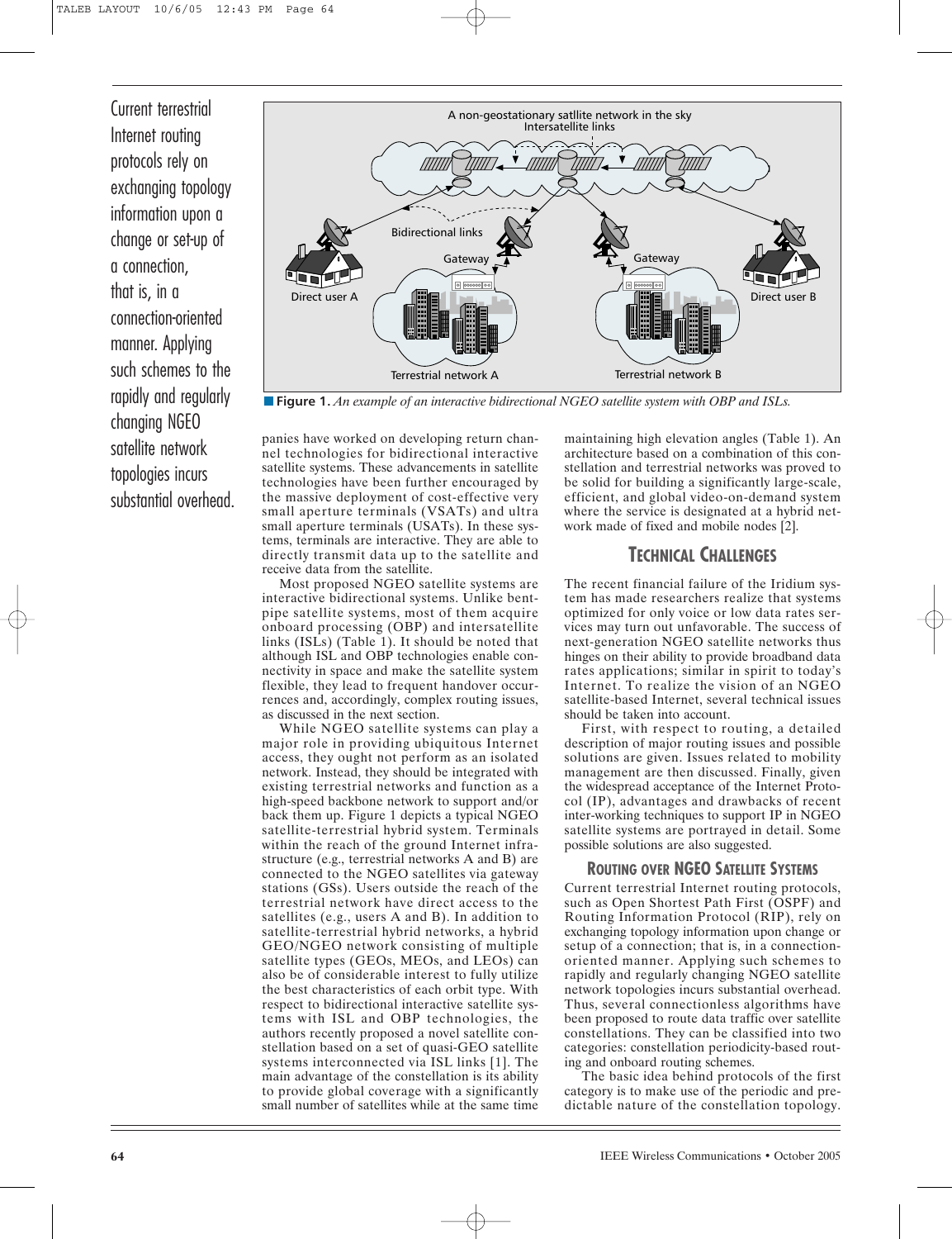| System           | Organization    | <b>Constellation</b><br>type | No. of<br>satellites    | Altitude (km)    | Min. elevation<br>angle | Coverage<br>(% ) | <b>Intersatellite</b><br><b>links</b> |
|------------------|-----------------|------------------------------|-------------------------|------------------|-------------------------|------------------|---------------------------------------|
| <b>NeLS</b>      | Japan NiCT      | <b>LEO</b>                   | 120                     | 1200             | 20                      | 79               | Yes                                   |
| <b>Iridium</b>   | Motorola        | <b>LEO</b>                   | 66                      | 780              | 8.2                     | 100              | <b>Yes</b>                            |
| <b>Teledesic</b> | Teledesic Co.   | <b>LEO</b>                   | 288                     | 1375             | 40                      | 100              | <b>Yes</b>                            |
| Globalstar       | Global Star Co. | <b>LEO</b>                   | 48                      | 1406             | 10                      | 83               | <b>Yes</b>                            |
| Skybridge        | Alcatel         | <b>LEO</b>                   | 80                      | 1469             | 10                      | 86               | <b>No</b>                             |
| Celestri         | Motorola        | <b>LEO</b>                   | 63                      | 1400             | 16                      | 73               | <b>Yes</b>                            |
| Spaceway         | Hughes          | GEO and MEO                  | 16 GEO<br><b>20 MEO</b> | 35.786<br>10.352 | 20                      | 86               | <b>Yes</b>                            |
| Quasi-GSO        |                 | Quasi-GEO                    | 18                      | 35.786           | 40                      | 96               | <b>Yes</b>                            |

■ **Table 1.** *Major NGEO satellite constellations.* 

Various schemes fall into this category. Dynamic Virtual Topology Routing (DVTR) and Virtual Node (VN) protocols are the best known concepts. In onboard routing mechanisms, as the name infers, routing tables are calculated onboard the satellites based on real-time information related to the network state. A number of potential onboard routings have been proposed in the recent literature. While most onboard routing schemes exhibit important adaptive capabilities, they impose significant challenges for space devices in terms of the required computational and processing load. They ultimately question the scalability of their routing tables. Moreover, since these routing schemes focus on only finding paths with the shortest delays, they may become unfavorable for the support of certain QoS requirements. They are appropriate for only best effort light load traffic.

Given the important correlation between efficient routing strategies and support of QoS, tremendous research efforts have been made in recent years with respect to QoS over satellite constellations [3]. The focus of earlier research work was on the integration of dynamic satellite networks with asynchronous transfer mode (ATM). Because of its provision of different levels of QoS guarantees and its concept of the virtual path, ATM was indeed seen as a promising solution for the provision of QoS over mobile satellites. However, the rapid growth of Internetbased applications motivates satellite operators to consider IP traffic as well. For IP-based satellite constellations, a number of interesting solutions have been proposed to provide QoS over satellites. In [4] Donner *et al.* developed a multiprotocol label switching (MPLS) networking protocol for NGEO satellite constellations. The protocol is still in its infancy, and some important practical problems related to rerouting and maintenance overhead are still unsolved and deserve further study. Reference [5] proposes, on the other hand, a Traffic Class Dependent (TCD) routing algorithm. Different traffic classes are considered. The protocol differentiates between packets belonging to each traffic class

and provides accordingly different levels of services. While the TCD protocol attempts to guarantee QoS for different traffic classes, it may assign a single route for a specific class with huge traffic data and ultimately result in heavily overloading the chosen path. This would intuitively affect the balance of traffic load over the entire satellite constellation.

Another issue common among most conventional routing algorithms is the fact that the route decision is based primarily on propagation delay. Given the fact that queuing delays may also contribute greatly to the total delay a packet may experience, mainly in heavy loads, a more appropriate routing cost metric has to be selected. In this context [6] proposes a Compact Explicit Multipath Routing (CEMR) algorithm based on a cost metric that involves both propagation and queuing delays. At a given satellite, the queuing delay is predicted by monitoring the number of packets in the outgoing queue of the satellite over a time interval. It is assumed that the network state over each time interval is updated before routing calculation is carried out. While the used cost metric gives good insight about the queuing delay that may be experienced by a packet at a given satellite, it does not reflect the congestion state of the next hop, nor does it estimate the queuing delay a packet may experience there. It does not reflect the likeliness of the packet to be dropped by the downstream hop either. To avoid packet drops, traffic should be distributed in a balanced way over underutilized satellites. In this context [7] proposes an Explicit Load Balancing (ELB) routing protocol based on information of traffic load at the next hop on the remainder of the path to the destination. A satellite with high traffic load sends signals to its neighboring satellites, requesting that they decrease their sending rates before it gets congested and packets are ultimately dropped. Neighboring satellites should accordingly respond and search for other alternate paths that do not include the satellite in question. By so doing, the resulting satellite constellation is a better utilized and traffic-balanced network.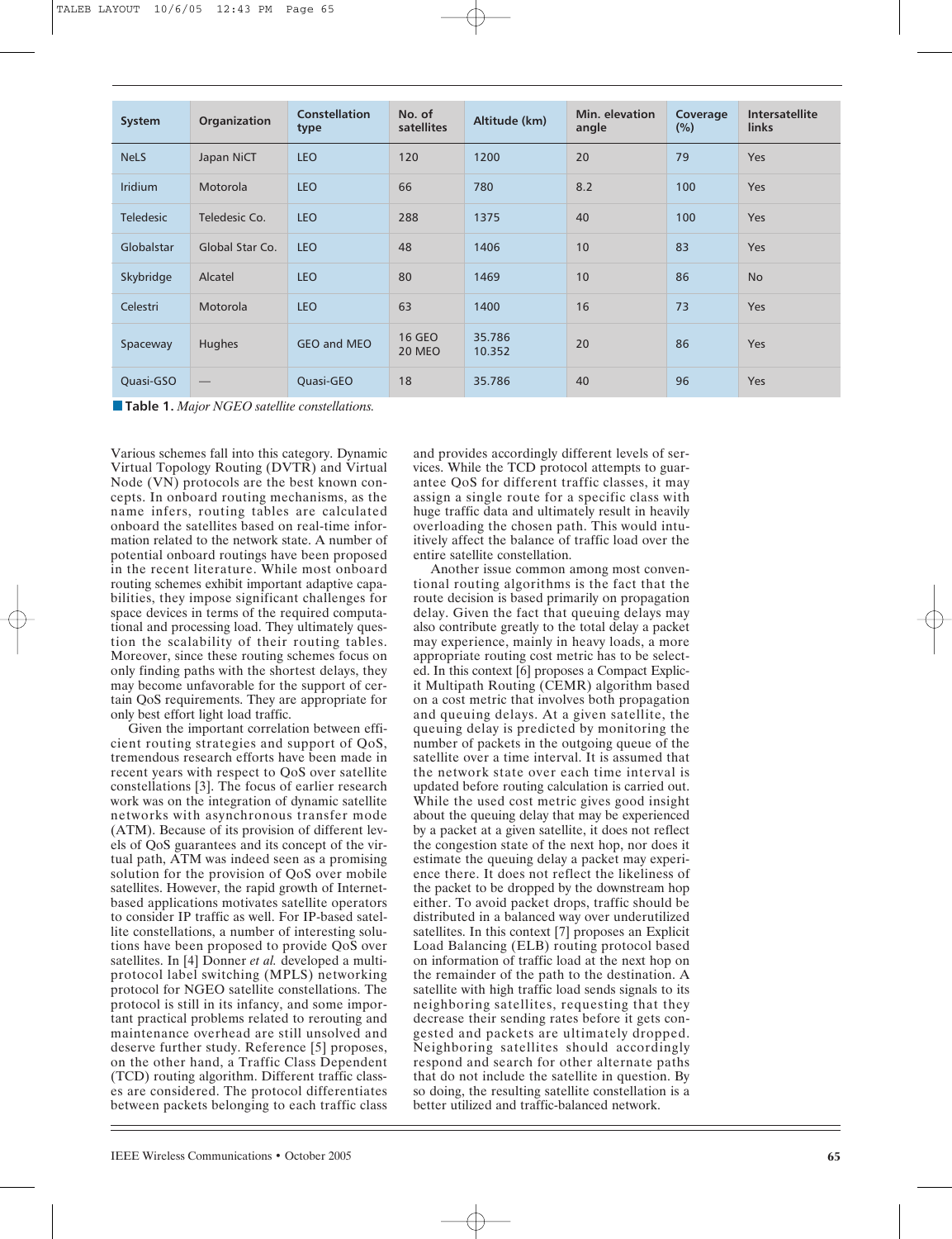

n **Figure 2**. *Throughput performance comparison among REFWA Plus, REFWA, TCP Westwood, TCP Newreno, and TCP Reno for different BER values.*

#### **MOBILITY MANAGEMENT IN NGEO SATELLITE SYSTEMS**

Mobility management is also a core issue in IP/NGEO satellite networks. Mobility management aims to locate mobile nodes and guarantee seamless data delivery. It consists of two procedures: binding update and data delivery. The binding operation aims to associate reachability identity (Reach.ID) and routing identity (Route.ID) of each node. The former indicates a unique name of the node and is not subject to change, whereas the latter specifies the position of the node in the network and changes in response to node movement. When a mobile node changes its position, the Route.ID changes as well, and the old binding is no longer valid. To update the binding, mobile nodes are requested to send their new Route.ID to the Location Directory (LD).

Existing IP mobility management protocols, such as Mobile IP, manage the location of mobile nodes upon every satellite handover occurrence or a slight movement of nodes. Given the high-mobility of both NGEO satellite networks (mainly LEO systems) and end systems, applying current mobility management mechanisms to NGEO satellite networks will result in the generation of a large number of binding update requests, all in a single burst. To process such bursts of binding update requests, a massive amount of network bandwidth and computational load are required. The binding update cost thus becomes extremely huge and the system turns to be unscalable to operate. Since it is all but impossible to avoid the bursty occurrence of handovers in NGEO satellite networks, mitigation of binding update frequency can be done only by development of new mobility management protocols.

As a remedy to the above issue, the authors proposed a handover-independent mobility management scheme for NGEO satellite networks [8]. The proposed scheme purposes to exploit geographical location information to make the mobility management independent from handovers. In the proposed method, the Earth surface is divided into a number of cells, and the Route.IDs of a mobile node is associated with the cell where the mobile node resides. Mobile nodes are equipped with a Global Positioning System (GPS) receiver to find their location. A Route.ID changes and the corresponding binding update occurs only when a mobile node moves to the neighboring cell. This reduces the number of update requests and eventually increases largely the system scalability [8].

#### **INTERWORKING TECHNIQUES TO SUPPORT IP IN NGEO SATELLITE SYSTEMS**

Due to the universality of IP, an in-depth understanding of IP protocols and recognition of their merits and drawbacks in satellite networks are of vital importance. The effect of such a communication environment on the working of TCP, which forms the backbone of Internet protocol communication, underpins the research work outlined in the rest of this article.

**Issues** — It has been widely demonstrated that current TCP implementations exhibit poor performance in NGEO satellite networks. The performance issues of TCP stem from the inherent characteristics of satellite links, such as long propagation delays1 and high bit error rates (BERs). In the first instance, a TCP sender takes a long time to increase its congestion window during the slow-start phase. Additionally, when multiple connections with high variance in their round-trip times (RTTs) distribution share an intersatellite link, TCP results in drastically unfair bandwidth allocations. This issue becomes more substantial in case of frequent handover occurrences, a general characteristic of NGEO satellite networks. In the second instance a TCP sender operates on the conservative assumption that any segment loss is due to congestion. This assumption ignores the possibility of transient random errors that may be due to atmospheric factors. TCP is usually incapable of detecting the nature of the error, only its result. When an error occurs, a TCP sender backs off its transmission rate and then applies a gradual increase to its reduced window size. While this backoff strategy avoids overloading the network with packets, it comes at the cost of significantly degraded goodput in case of link errors.

**Coping with Delay Related Issues** — To cope with the negative impact slow start has on the TCP performance in NGEO systems, the congestion window is initially set to a value larger than one packet but smaller than four packets in size. Despite the advantages of this operation in improving TCP throughput, there are several problems. Most notably, an increased value of the initial window would increase the burstiness of the sender and could exacerbate existing congestion in a network. Reference [9] has investigated the usage of low-priority dummy segments to probe the availability of network resources without carrying any new information to the sender. Other researchers have discussed the

*<sup>1</sup> It should be noted that while NGEO (LEO or MEO) satellites exhibit shorter delays than do GEO satellites, a connection between two end terminals of an NGEO constellation may experience larger delays when the connection path traverses multiple ISL links.*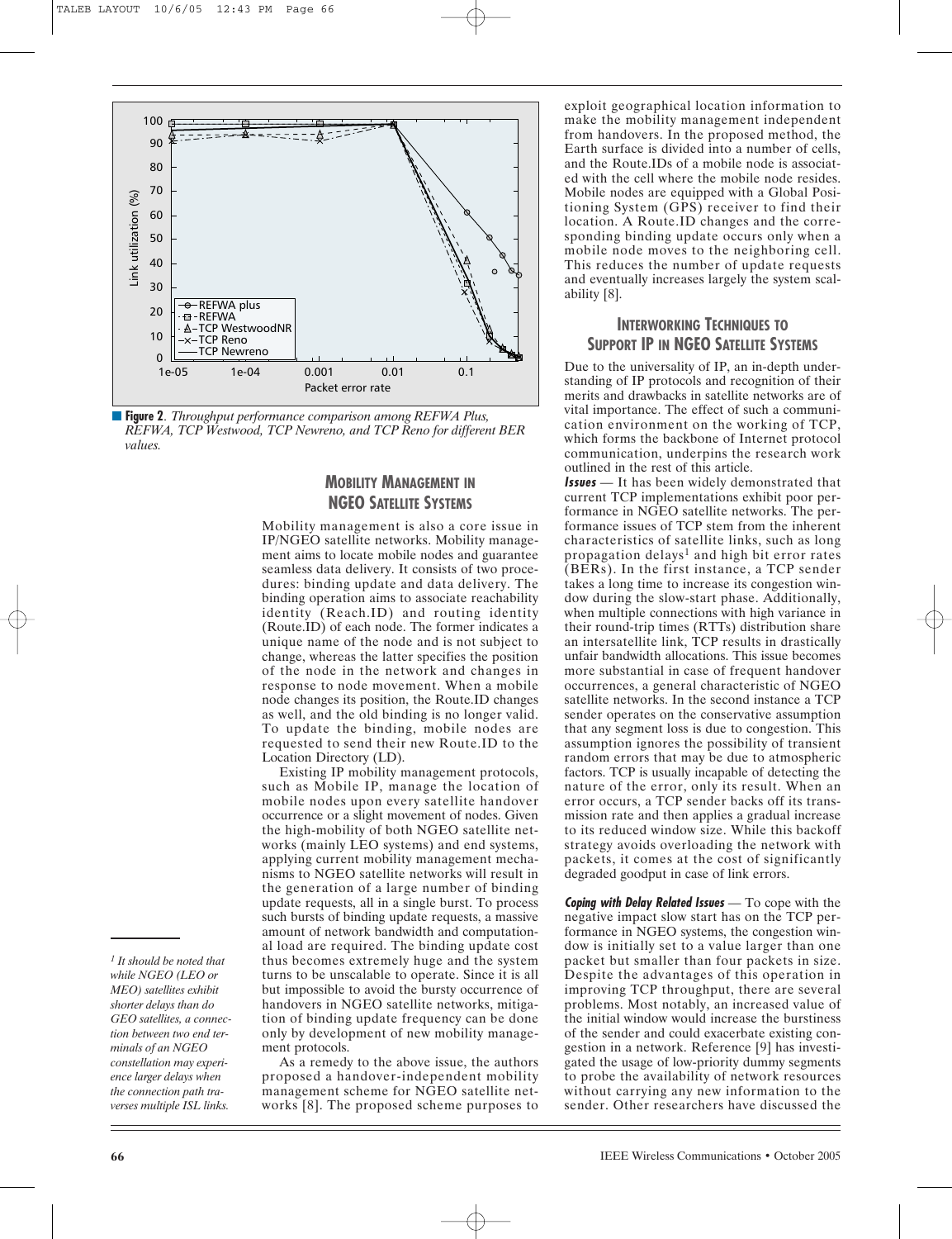potential of a technique called TCP Splitting based on Performance Enhancing Proxies (PEP) [10]. In this technique a router near the TCP sender prematurely acknowledges TCP segments destined for the satellite host. This operation gives the source the illusion of a short delay path, speeding up the sender's data transmission.

In standard TCP, network congestion is communicated to TCP sources via implicit signalings such as acknowledgment (Ack) packets and duplicate Ack (DupAck) packets. To communicate explicit signaling of network congestion, several Active Queue Management (AQM) schemes such as Random Early Marking (REM) and Random Early Discard (RED) combined with Explicit Congestion Notification (ECN) have been proposed. These policies require a packet loss to create an early signal of network congestion to TCP sources. However, in the case of large delay links (e.g., satellite links), these policies become inefficient and may still cause timeouts forcing TCP senders to invoke the slow-start phase. Indeed, by the time the source starts decreasing its sending rate because of a packet loss, the network may already be overly congested. To cope with such a limitation, network elements between a TCP source and a TCP destination should be able to acknowledge the source with its optimal sending rate. In this context, Katabi *et al.* [11] proposed a new congestion control scheme, Explicit Control Protocol (XCP). The scheme substantially outperforms TCP in terms of efficiency in high bandwidth-delay product environments. However, the main drawback of this protocol is that it assumes a pure XCP network and requires significant modifications at the end-systems. Explicit Window Adaptation (EWA) [12] suggests an explicit congestion control scheme of the window size of TCP connections as a function of the free buffer value. Since the computed feedback is a function only of buffer occupancy and does not take into account link delay or link bandwidth, the scheme is likely to run into difficulty when faced with high bandwidth or large delay links, similar to AQMs.

In the sphere of TCP behavior under many competing flows in satellite networks, the Recursive, Explicit, and Fair Window Adjustment (REFWA) scheme appears to be the first comprehensive work that introduces the idea of explicit signaling, and jointly addresses both efficiency and fairness of TCP in NGEO broadband satellite networks [13]. The basic idea behind the REFWA scheme is to match the sum of window sizes of all active TCP connections sharing a bottleneck link to the effective bandwidth-delay product of the network. The REFWA scheme improves the system minmax fairness by assigning for each flow a weight proportional to its RTT. In a satellite constellation, the REFWA scheme is implemented at each satellite. The REFWA scheme provides each active TCP flow with a feedback proportional to its RTT. The feedback value is the optimum window size at which a TCP sender should send data not to overload the network with packets. Feedbacks are computed periodically to improve system efficiency and fairness. The sum of the feedbacks of all active TCP connections sharing the

same bottleneck is equal to the effective network bandwidth-delay product of the bottleneck. A detailed description of the feedback computation method can be found in [13]. Feedbacks are signaled to TCP sources via the receiver's advertised window (RWND) field in the TCP header of Acks. Senders should accordingly regulate their sending rates.

**Coping with Link Errors in NGEO Systems** — In the absence of a reliable algorithm that can distinguish between congestion and errors, there is a need to find ways to let TCP senders know that segment loss is due to transmission errors, not congestion, and thus they should not reduce their sending rate. Several improvements have been devised in recent literature to overcome such issues. In the remainder of this section we introduce an error recovery mechanism, REFWA Plus [14], which is proposed as an enhancement to the REFWA scheme to avoid the unnecessary shrinkage of transmission rate due to link errors and to further improve the performance of the REFWA scheme. The basic idea behind the proposed mechanism consists in comparing the old and new feedback values signaled by the REFWA scheme to a TCP sender. Upon reception of a normal Ack packet, a TCP sender records the feedback value as Φ*NorAck*. When the sender receives a DupAck, the sender compares the feedback value signaled via the DupAck, Φ*DupAck*, to the most recent feedback value signaled via a normal Ack, Φ*NorAck*. If the two values satisfy the inequality

$$
\Phi_{Norack} \leq \Phi_{Dupack},\tag{1}
$$

the TCP sender interprets the incident as a link error occurrence and retransmits the missing packets, all in the current window, without entering the congestion avoidance phase. By so doing, unnecessary decrease of the window size can be prevented. This is based on the fact that a packet drop due to network congestion is likely to be preceded by a decrease in the computed feedback, whereas packet drops followed by increased feedback are likely to be due to link errors. The idea of retransmitting all lost packets in a single window is similar in spirit to the idea of bulk retransmit in the Go-Back-*N* (GBN) error recovery scheme and has the potential of recovering from lost packets within the same RTT. Bulk retransmit may, however, raise the issue of burstiness at the satellite network. One possible solution to this issue is transmission of lost packets in a steady stream (multiple small bursts) over the entire course of the RTT. To keep the network safe from congestion, each sender sets its congestion window (cwnd) and the slow start threshold (ssthresh) values to its optimal sending rate Φ*DupAck*. On the other hand, in a high BER environment, the Retransmit Timeout (RTO) backoff algorithm used in most TCP variants doubles the RTO value until it is 64 times the original value, leading to significant waste of both bandwidth and time. To overcome long idle waiting times due to large TCP timeouts in the case of high BER environments, RTO is set to a fixed value when the sender classifies the packet loss as a link error. If Eq. 1 does not hold, the sender retransmits the

In the sphere of TCP behavior under many competing flows in satellite networks, the REFWA scheme appears to be the first comprehensive work that introduces the idea of explicit signaling and jointly addresses both efficiency and fairness of TCP in NGEO broadband satellite networks.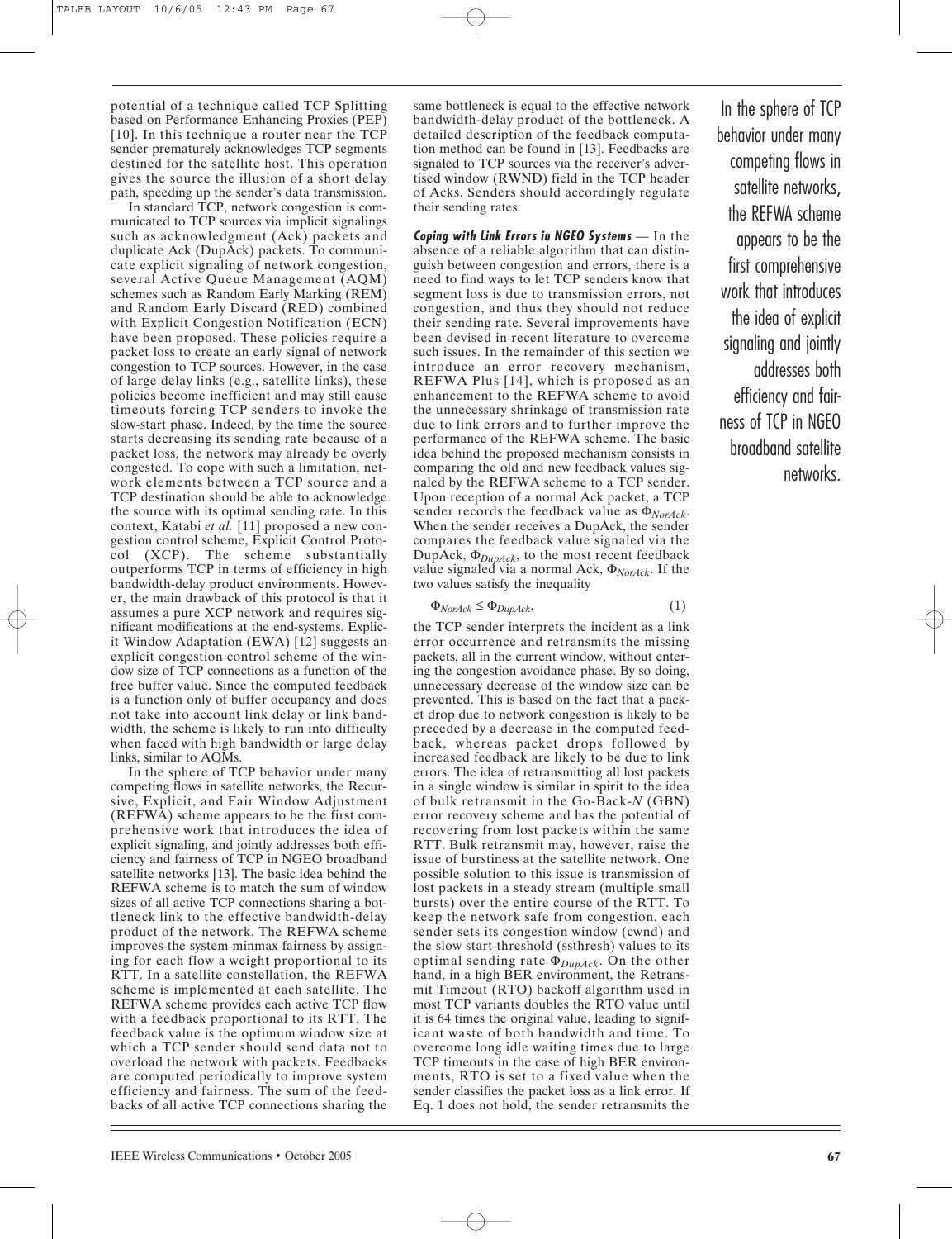The idea of retransmitting all lost packets in a single window is similar in spirit to the idea of Bulk Retransmit of the GBN error recovery scheme and has the potential of recovering from lost packets within the same RTT. Bulk retransmit may, however, raise the issue of burstiness at the satellite network. dropped packets and reduces its window size to half. In other words, it proceeds in the same way as an ordinary TCP sender. Observe that the proposed operation can be accomplished without changing the protocol and requires merely a simple modification only at the sending terminal.

For the performance evaluation of the REFWA Plus scheme, a simple simulation is conducted using Network Simulator (ns). The satellite network is modeled as a one-network bottleneck shared by 10 connections. The bottleneck link is composed of three satellites. All uplinks, downlinks, and intersatellite links are given a capacity equal to 10 Mb/s. Their delays are set to 20 ms (e.g., Teledesic constellation). In the performance evaluation, TCP Reno, TCP NewReno, TCP WestwoodNR [15], and REFWA are used as comparison terms. The reason behind the choice of the TCP WestwoodNR and TCP NewReno over other TCP implementations underlies the fact that they achieve faster recovery from multiple losses within the same window and have the potential of significantly improving TCP's performance in bursty losses. In each simulation TCP sources adopt the same protocol. We model TCP connections as greedy long-lived FTP flows. Simulations were all run for 120 s, a duration long enough to ensure that the system has reached a consistent behavior. Link errors are randomly derived from a uniform distribution-based loss model, and are applied to uplinks. The loss probability, expressed in packet units and referred to as packet error rate (PER), is varied within the range [10–5; 0.5].

Figure 2 shows the bottleneck link utilization<sup>2</sup> using the five schemes for different BERs. In the figure the link utilization obtained using REFWA Plus is always higher than that obtained in case of REFWA, TCP Reno, Newreno, or TCP WestwoodNR. When the error probability is low, the link utilization of REFWA Plus is the same as that of REFWA. This is due to the fact that packet losses due to link errors are rare, and most of packet drops are due to network congestion. However for higher bit error rates, the REFWA Plus achieves significantly better link utilization than the other schemes. In deed, the link utilization improvement of REFWA Plus over the other four schemes for PER values higher than  $10^{-2}$  is higher than 50 percent. Furthermore, we observe that in significantly higher PER environments (e.g., PER  $\geq$  0.1), the link utilization experienced in case of REFWA, TCP Reno, TCP Newreno, and TCP WestwoodNR is almost null, whereas the REFWA Plus scheme succeeds in making use of more than 35 percent of the network resources.

This good performance is mainly due to the ability of the REFWA Plus scheme to distinguish between packet losses due to link errors and those due to network congestion. The low link utilization of REFWA, TCP Reno, TCP Newreno, and TCP WestwoodNR is due to the fact that senders misinterpret packet losses as network congestion and halve their window sizes sometimes multiple times due to multiple losses within one window of data. Indeed, in heavy errors, ssthresh tends to take values (say one to four packets) significantly smaller than the optimal values. Reducing the cwnd to the ssthresh value, as in standard TCP, drastically throttles TCP throughput. The throughput degradation becomes more significant as the idle waiting time becomes longer due to the RTO backoff algorithm. On the other hand, with REFWA Plus TCP senders keep on transmitting data more aggressively at cwnds equal to Φ*DupAck*. Although many packets get lost on the way because of link errors, some manage to reach the destination. This explains the 35 percent utilization experienced with REFWA Plus.

## **CONCLUDING REMARKS**

The design and development of NGEO satellite communication systems have been the subject of extensive research in recent literature and gained tremendous interest even at the commercial level. In this article we address some technical challenges in providing Internet services over satellite communication systems. We discuss issues related to routing and mobility management. To demonstrate how NGEO satellite systems interoperate with IP-based technologies, a special focus was on the working of TCP over satellite networks. Two recently proposed schemes are described: REFWA and REFWA Plus. The REFWA scheme aims to jointly improve both the efficiency and fairness of TCP over satellite networks. The REFWA Plus scheme, on the other hand, further improves the performance of the REFWA scheme by reducing the effect of unnecessary shrinkage of transmission rate due to link errors on system efficiency.

In addition to what we have elaborate on in this article, some other important research issues, such as satellite resource management, QoS support, and IP routing multicast protocols over NGEO satellite networks, are still to be identified and deserve further study. Finally, it is our hope that the findings in this article may help better understanding of NGEO satellite communication systems while stimulating further work in the area.

#### **ACKNOWLEDGMENT**

The authors take great pleasure in acknowledging the financial aid of the Koden Electronics Co., Ltd. to conduct part of this research work.

#### **REFERENCES**

- [1] T. Taleb *et al.*, "A Geographical Location Based Satellite Selection Scheme for a Novel Constellation Composed of Quasi-Geostationary Satellites," *Proc. ICC 2005*, Seoul, Korea, May 2005.
- [2] T. Taleb, N. Kato, and Y. Nemoto "On-Demand Media Streaming to Hybrid Wired/Wireless Networks over Quasi-Geo Stationary Satellite Systems," *Elsevier J. Comp. Net.*, vol. 47, no. 2, Feb. 2005. pp 287–306.
- [3] A. Molinaro *et al.*, "A Scalable Framework for End-toend QoS Assurance in IP-oriented Terrestrial-GEO Satellite Networks," *IEEE Commun. Mag.*, vol. 43, no. 4,
- Apr. 2005, pp. 130–37. [4] A. Donner, M. Berioli, and M. Werner, "MPLS-Based Satellite Constellation Networks," *IEEE JSAC*, vol. 22,
- no. 3, Apr. 2004, pp. 438-48. [5] A. Svigelj *et al.*, "Routing in ISL Networks Considering Empirical IP Traffic," *IEEE JSAC*, vol. 22, no. 2, Feb. 2004, pp. 261–72. [6] B. Jianjun *et al.*, "Compact Explicit Multi-path Routing
- for LEO Satellite Networks," *Proc. 2005 IEEE Wksp. High Perf. Switching and Routing*, Hong Kong, P.R. China, May 2005.

*<sup>2</sup> The ratio of the aggregate throughput of the 10 connections to the bottleneck link capacity.*